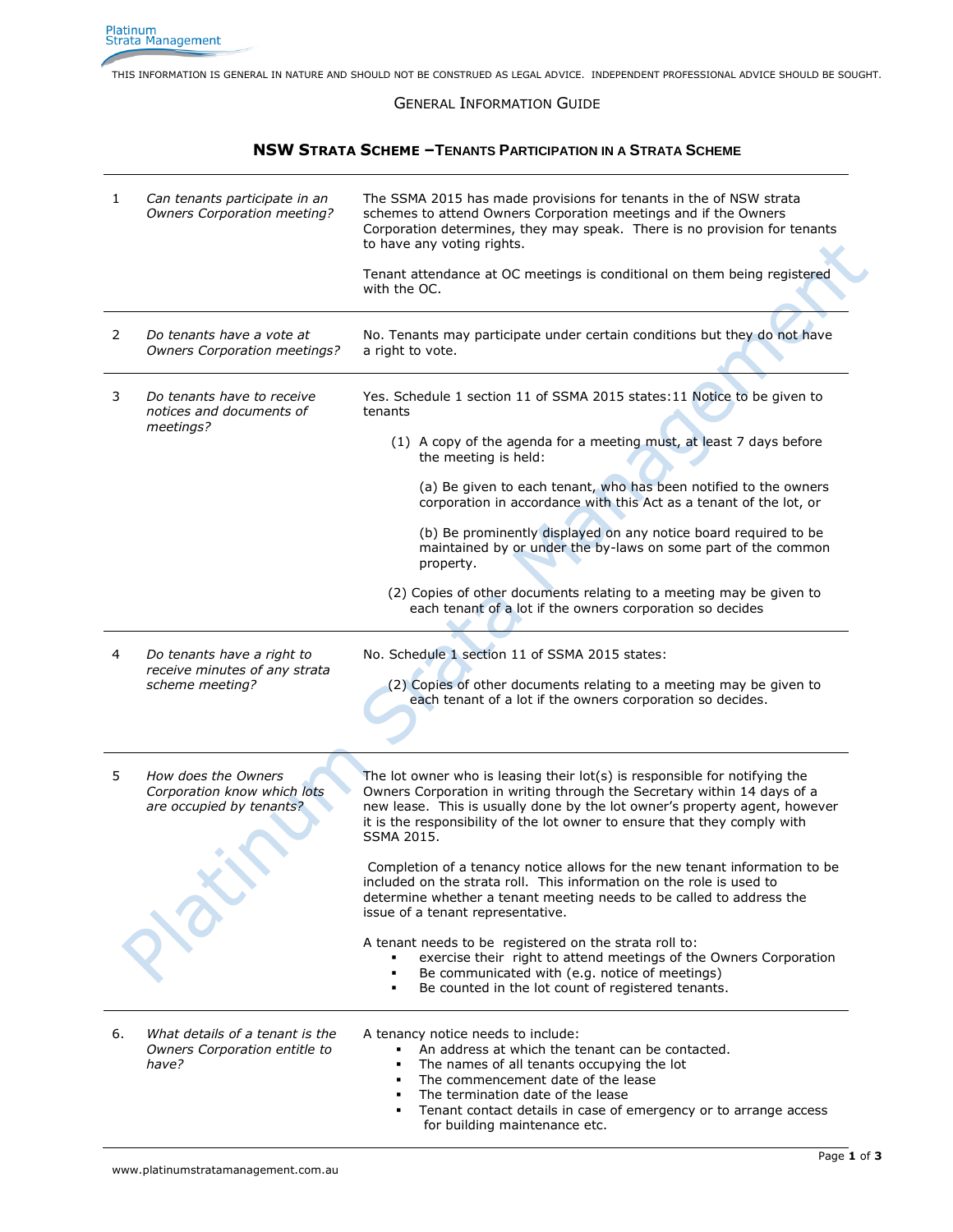|    |                                                                                                                                       | THIS INFORMATION IS GENERAL IN NATURE AND SHOULD NOT BE CONSTRUED AS LEGAL ADVICE. INDEPENDENT PROFESSIONAL ADVICE SHOULD BE SOUGHT.                                                                                                                                       |
|----|---------------------------------------------------------------------------------------------------------------------------------------|----------------------------------------------------------------------------------------------------------------------------------------------------------------------------------------------------------------------------------------------------------------------------|
| 7. | Can a tenant be a member of<br>the Strata Committee?                                                                                  | There is provision for a tenant representative to attend strata committee<br>meeting meetings if the legislative conditions is meet.                                                                                                                                       |
|    |                                                                                                                                       | They do not have any voting rights and are not considered in a guorum<br>count.                                                                                                                                                                                            |
|    |                                                                                                                                       | They may be excluded from participating in financial matters, levy<br>discussions; levy arrears discussion.                                                                                                                                                                |
| 8. | Is there any form of tenant<br>specific meeting with a strata<br>scheme?                                                              | Yes. The SSMA 2015 requires that a tenant representative meeting be<br>called at least 14 days prior to an AGM for the purpose of electing a tenant<br>representative.                                                                                                     |
|    |                                                                                                                                       | This meeting taking place is conditional on:                                                                                                                                                                                                                               |
|    |                                                                                                                                       | Tenants being registered with the OC on the strata roll<br>50% or more of the total lots are occupied by registered tenants.                                                                                                                                               |
| 9  | Who is responsible for<br>providing tenant details to the<br>Owners Corporation?                                                      | The owner of the lot. This should be addressed by the owner's property<br>manager if they have one but the lot owner remains responsible.<br>This registration is required to be undertaken within 14 days of the signing<br>of the lease agreement.                       |
| 10 | Can a lot owner make it a<br>condition of their lease<br>arrangement that their tenant<br>does not become a tenant<br>representative? | The SSMA 2015 prohibits a lot owner from preventing their tenant form<br>becoming a tenant representative.                                                                                                                                                                 |
| 11 | What is the quorum for a<br>tenant specific meeting?                                                                                  | A quorum for a tenant meeting is one (1). This is provided the scheme<br>qualifies by having 50% or more of lots occupied by registered tenants<br>(formal notice provided to the Owners Corporation).                                                                     |
| 12 | Who is responsible for calling<br>tenant specific meetings?                                                                           | The SSMA 2015 requires the Owners Corporation to call tenant meetings.<br>This is the responsibility of the Secretary and usually undertaken by the<br>strata managing agent if one is appointed.                                                                          |
|    |                                                                                                                                       | The meeting is most commonly chaired by the strata managing agent if<br>one is appointed otherwise by the Chairperson of the OC.                                                                                                                                           |
| 13 | What is a tenant<br>representative?                                                                                                   | A tenant representative is a registered tenant in a strata scheme who is<br>elected by the other tenants in the strata scheme to attend SC meetings on<br>their behalf.                                                                                                    |
| 14 | What restriction(s), if any, are<br>placed on tenants and the<br>tenant representative at                                             | A tenant representative cannot vote at a SCM and may be required to leave<br>when financial matters are being discussed.                                                                                                                                                   |
|    | meetings?                                                                                                                             | Tenants or a tenant representative may attend meetings but they are not<br>entitle to speak at the meeting unless the OC has given permission.                                                                                                                             |
|    |                                                                                                                                       | They have no voting rights unless they are appointed as a proxy by a lot<br>owner. That lot owner does not have to be their landlord.                                                                                                                                      |
|    |                                                                                                                                       | Tenants may be excluded from meetings when financial matters are being<br>discussed. (Administrative and Capital Works budgets. Levies, Special<br>levies, Levy arrears and debt collection, Caretaker and Building Manager<br>fees, Strata Management financial matters). |
|    |                                                                                                                                       | Tenants are not considered when determining if a quorum is present.                                                                                                                                                                                                        |